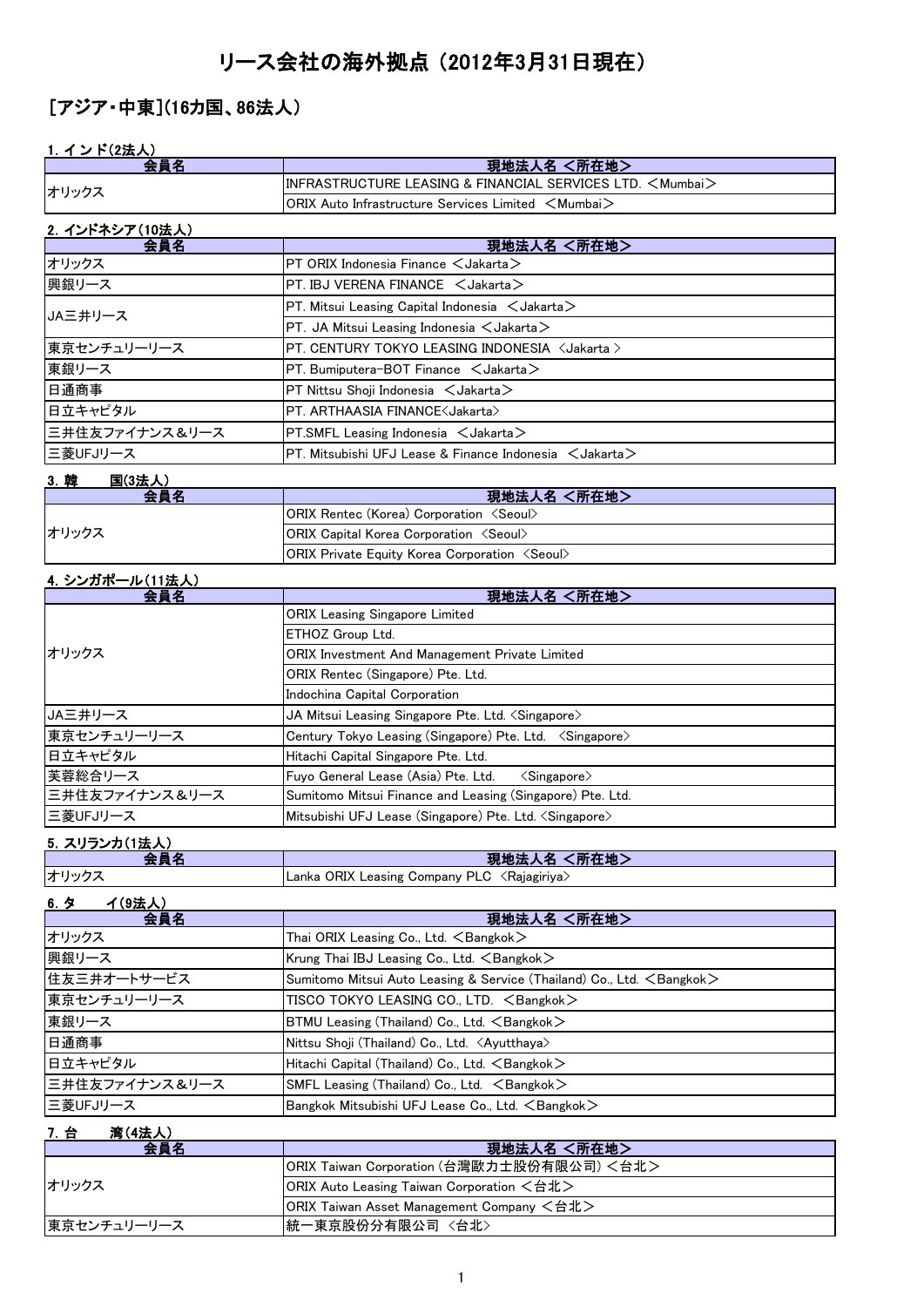### 8.中 国(16法人、香港除く)

| יד.<br>■ いいぬ 八、 ■ / 6   怀 ヽノ<br>会員名 | 現地法人名 <所在地>                                                                   |
|-------------------------------------|-------------------------------------------------------------------------------|
| NTTファイナンス                           | 環宇郵電国際租賃有限公司〈北京〉                                                              |
|                                     | ORIX China Corporation <上海>                                                   |
| オリックス                               | ORIX Rentec (Tianjin) Corporation <天津>                                        |
|                                     | CHINA RAILWAY LEASING CO., LTD <上海>                                           |
|                                     | ORIX (China) Investment Co., Ltd<大連>                                          |
| 興銀リース                               | 興銀融資租賃(中国)有限公司 <上海>                                                           |
| 昭和リース                               | Hua-He International Leasing Co., Ltd. (華和国際租賃有限公司) <青島>                      |
| 東京センチュリーリース                         | 東瑞盛世利融資租賃有限公司 <上海>                                                            |
| 東銀リース                               | 東銀租賃咨詢 (上海) 有限公司<br><上海>                                                      |
|                                     | 東銀融資租賃 (天津) 有限公司 <天津>                                                         |
| 日通商事                                | 大連日通集装箱制造有限公司〈大連〉                                                             |
|                                     | 日通商事(武漢)倉儲有限公司 〈武漢〉                                                           |
|                                     | 日通商事(上海)貿易有限公司 <上海>                                                           |
| 日立キャピタル                             | Hitachi Capital Leasing (China) Co.,Ltd.(日立租賃(中国)有限公司) <北京>                   |
| 三井住友ファイナンス&リース                      | Sumitomo Mitsui Finance and Leasing (China) Co., Ltd. (三井住友融資租賃(中国)有限公司) <広州> |
| 三菱UFJリース                            | Mitsubishi UFJ Lease & Finance (China) Co. Ltd. <shanghai></shanghai>         |

#### 8.中 国 (香 港)(9法人)

| 会員名            | 現地法人名 <所在地>                                                              |
|----------------|--------------------------------------------------------------------------|
| オリックス          | ORIX Asia Limited (歐力士(亜洲)有限公司)                                          |
|                | Houlihan Lokey Howard & Zukin                                            |
| 東京センチュリーリース    | Tokyo Leasing (Hong Kong) Ltd.                                           |
| 東銀リース          | BOT Lease (Hong Kong) Co., Ltd.                                          |
| 日通商事           | 日通商事(香港)有限公司                                                             |
| 日立キャピタル        | Hitachi Capital (Hong Kong) Ltd.                                         |
| 芙蓉総合リース        | Fuyo General Lease (HK) Limited                                          |
| 三井住友ファイナンス&リース | Sumitomo Mitsui Finance and Leasing (Hong Kong) Limited                  |
| 三菱UFJリース       | Mitsubishi UFJ Lease & Finance (Hong Kong) Limited <hong kong=""></hong> |

### 9. パキスタン(1法人)

|                                                                | 〔所在地〕<br>現地法<br>- 23                                                   |
|----------------------------------------------------------------|------------------------------------------------------------------------|
| オリックス                                                          | <b>ORIX Leasing Pakistan Limited</b><br>' <karachi<sub>/</karachi<sub> |
| $\cdots$ $\cdots$ $\cdots$ $\cdots$ $\cdots$ $\cdots$ $\cdots$ |                                                                        |

#### <u>10. フィリピン(4法人)</u>

| 会員名   | 現地法人名 <所在地>                                                                                  |
|-------|----------------------------------------------------------------------------------------------|
| オリックス | <b>ORIX METRO Leasing and Finance Corporation <math>\leq</math> Manila <math>\geq</math></b> |
|       | $ ORIX$ Auto Leasing Philippines Corporation $\leq$ Manila $\geq$                            |
| 興銀リース | Japan-PNB Leasing & Finance Corp. <manila></manila>                                          |
| 東銀リース | BOT Lease and Finance Philippines, Inc. $\leq$ Manila $\geq$                                 |

#### 11.マレーシア(8法人)

| 会員名            | 現地法人名 <所在地>                                                      |
|----------------|------------------------------------------------------------------|
| オリックス          | $ ORIX$ Leasing Malaysia Berhad $\lt$ Kuala Lumpur $\gt$         |
|                | ORIX Car Rentals Sdn. Bhd. <kuala lumpur=""></kuala>             |
|                | ORIX Rentec (Malaysia) Sdn. Bhd. < Kuala Lumpur>                 |
|                | $ ORIX$ Auto Leasing Malaysia Sdn. Bhd. $\lt$ Kuala Lumpur $\gt$ |
|                | ORIX Asset management Sdn. Bhd. $\lt$ Kuala Lumpur $\gt$         |
| 東京センチュリーリース    | Century Tokyo Capital (Malaysia) Sdn. Bhd.<br>Kuala Lumpur>      |
| 日立キャピタル        | First Peninsula Credit Sdn.Bhd. < Penang>                        |
| 三井住友ファイナンス&リース | SMFL Leasing (Malaysia) Sdn. Bhd. $\lt$ Kuala Lumpur $\gt$       |

#### 12. ベトナム(3法人)

| 会員名               | 現地法人名 <所在地>                                                                                                         |
|-------------------|---------------------------------------------------------------------------------------------------------------------|
| オリックス             | ORIX Investment and Management Private.Limited(ハノイ駐在所)                                                              |
|                   | Indochina Capital Corporation $\lt$ Ho Chi Minh City $\gt$                                                          |
| 三菱UFJリース          | <b>IMitsubishi UFJ Lease &amp; Finance Co. Ltd. Ho Chi Minh City Representative Office <ho chi="" minh=""></ho></b> |
| 13. アラブ首長国連邦(1法人) |                                                                                                                     |

#### **会員名 インファン しょうしょう しょうしょう りょう 現地法人名 <所在地>** オリックス MAF ORIX Finance PJSC <Dubai> 14.オマーン(1法人) 現地法人名 <所在地> オリックス Oman ORIX Leasing Company SAOG <Muscat>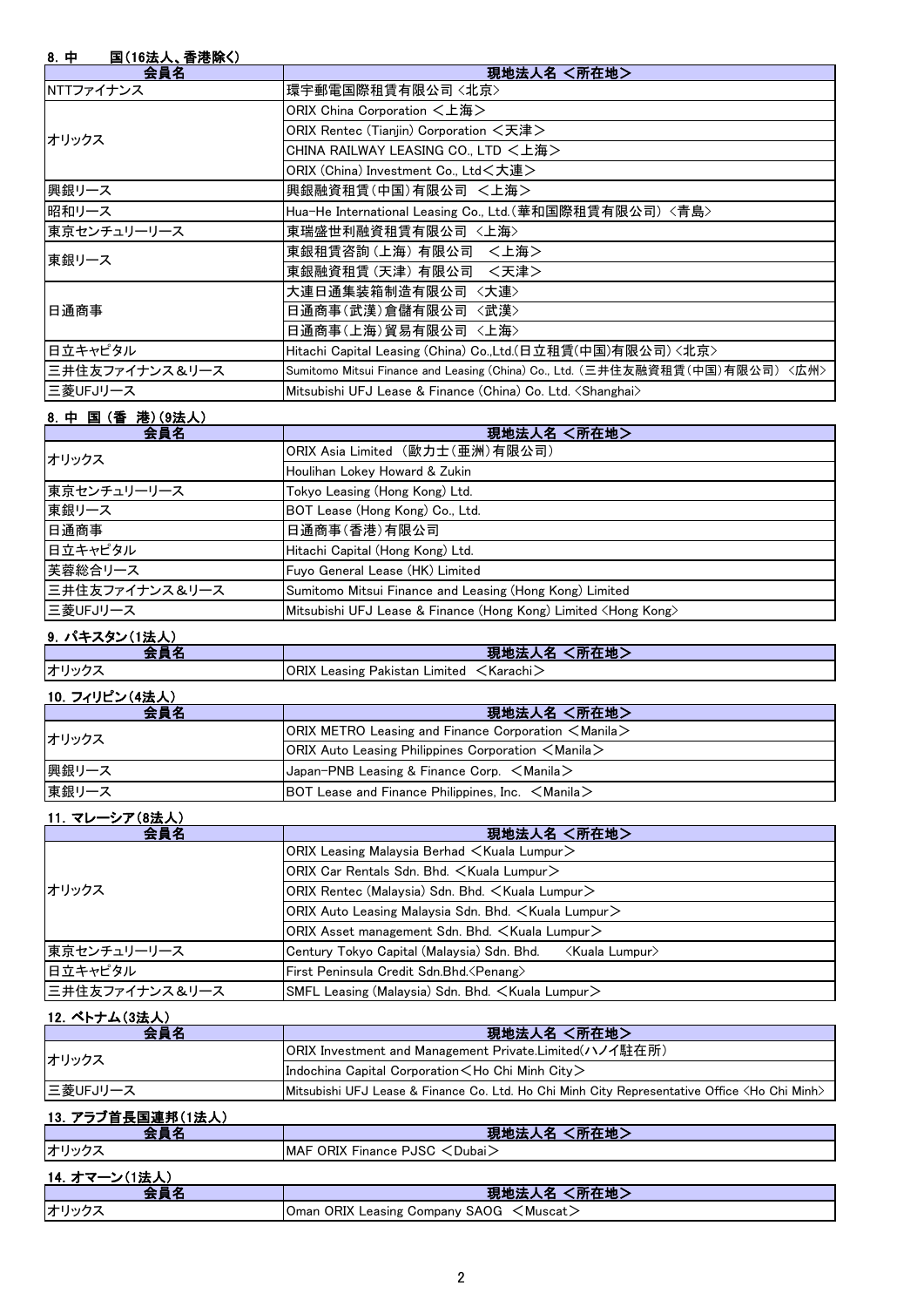#### 15.サウジアラビア(2法人)

| 会員名          | 現地法人名 <所在地>                                              |
|--------------|----------------------------------------------------------|
| オリックス        | Saudi ORIX Leasing Company $\leq$ Riyadh $\geq$          |
| ニ菱UFJリース     | Ajil Financial Services Company Ltd. < Jeddah>           |
| 16. トルコ(1法人) |                                                          |
| 会昌名          | 現地法人名 <所在地>                                              |
| ニ菱UFJリース     | Ekim Turizm Ticaret Ve Sanayi A.S. <istanbul></istanbul> |

## [北米](2カ国、14法人)

### 17.アメリカ合衆国(13法人)

| 会員名          | 現地法人名 <所在地>                                                                                 |
|--------------|---------------------------------------------------------------------------------------------|
| オリックス        | ORIX USA Corporation <dallas, tx=""></dallas,>                                              |
|              | Houlihan Lokey Howard & Zukin                                                               |
|              | $RED$ Capital Group $\leq$ Columbas, Ohio $>$                                               |
|              | Mariner Investment Group LLC <new york=""></new>                                            |
| JA三井リース      | MITSUI LEASING CAPITAL CORPORATION $\leq$ New York $\geq$                                   |
| 東京センチュリーリース  | Century Tokyo Leasing (U.S.A.) Inc. $\leq$ Purchase, NY $\geq$                              |
|              | Isuzu Finance of America, Inc. $\leq$ Purchase, NY $\geq$                                   |
| 日通商事         | Nittsu Shoji U.S.A., Inc. $\leq$ Arlington Heights, IL $>$                                  |
|              | $NEX$ Transport Inc. $\leq$ East Liberty, OH $>$                                            |
| 日立キャピタル      | Hitachi Capital America Corp. <norwalk, ct=""></norwalk,>                                   |
| 芙蓉総合リース      | Fuyo General Lease (USA) Inc. <new york=""></new>                                           |
| 三菱UFJリース     | Mitsubishi UFJ Lease & Finance (U.S.A.) Inc. <florence, ky=""></florence,>                  |
|              | Mitsubishi UFJ Lease & Finance Co. Ltd., New York Representative Office <new york=""></new> |
| 18. カナダ(1法人) |                                                                                             |

| الأفراد الم<br>"叶牛地!"<br>現地                                         | .<br>$\cdots$ |  |
|---------------------------------------------------------------------|---------------|--|
|                                                                     |               |  |
| 芙蓉総合<br>(Canada)<br>l ronto,<br>IFuvo<br>General<br>∟ease ′<br>.Inc |               |  |

### [欧州](7カ国、16法人)

### 19.アイルランド(5法人)

| 会員名      | 現地法人名 <所在地>                                                                 |
|----------|-----------------------------------------------------------------------------|
| オリックス    | $ ORIX$ Aviation Systems Limited $\langle$ Dublin $\rangle$                 |
| 日立キャピタル  | Hitachi Capital Insurance Europe Ltd. $\lt$ Dublin $\gt$                    |
| 芙蓉総合リース  | $FGL$ Aircraft Ireland Limited $\langle$ Dublin $\rangle$                   |
| 三菱UFJリース | Mitsubishi UFJ Lease & Finance (Ireland) Limited $\langle$ Dublin $\rangle$ |
|          | <b>MUL Aviation Capital Limited</b>                                         |

#### 20.イギリス(5法人)

| 会員名         | 現地法人名 <所在地>                                                    |
|-------------|----------------------------------------------------------------|
| オリックス       | Houlihan Lokey Howard & Zukin $\lt$ London $\gt$               |
| 興銀リース       | IBJ Leasing (UK) Limited $\lt$ London $\gt$                    |
| 東京センチュリーリース | Tokyo Leasing (UK) PLC <london></london>                       |
| 日立キャピタル     | Hitachi Capital (U.K.) PLC $\leq$ Middlesex $>$                |
|             | Hitachi Capital Vehicle Solutions Ltd. $\leq$ Berkshire $\geq$ |

| 21. ドイツ(2法人) |                                                         |
|--------------|---------------------------------------------------------|
|              | 現地法人名 <所在地>                                             |
| オリックス        | Houlihan Lokey Howard & Zukin $\leq$ Frankfurt $\geq$   |
| 東銀リース        | BTMU Lease (Deutschland) GmbH <dusseldorf></dusseldorf> |
| .            |                                                         |

#### 22. フランス(1法人) 会員名 現地法人名 <所在地> オリックス Houlihan Lokey Howard & Zukin <Paris> 23. ポーランド(1法人) **会員名 インファン マンファン しょうしょう 現地法人名 <所在地>** オリックス ORIX Polska S.A. <Warsaw>

### 24.ロシア(1法人)

| -   | 、所在地><br>--<br><b>AND 1999</b><br>ъ.                 |
|-----|------------------------------------------------------|
| Ⅰ宋邮 | LLC.<br>、Moscow <i>)</i><br>(Eurasia)<br>Lease<br>DU |